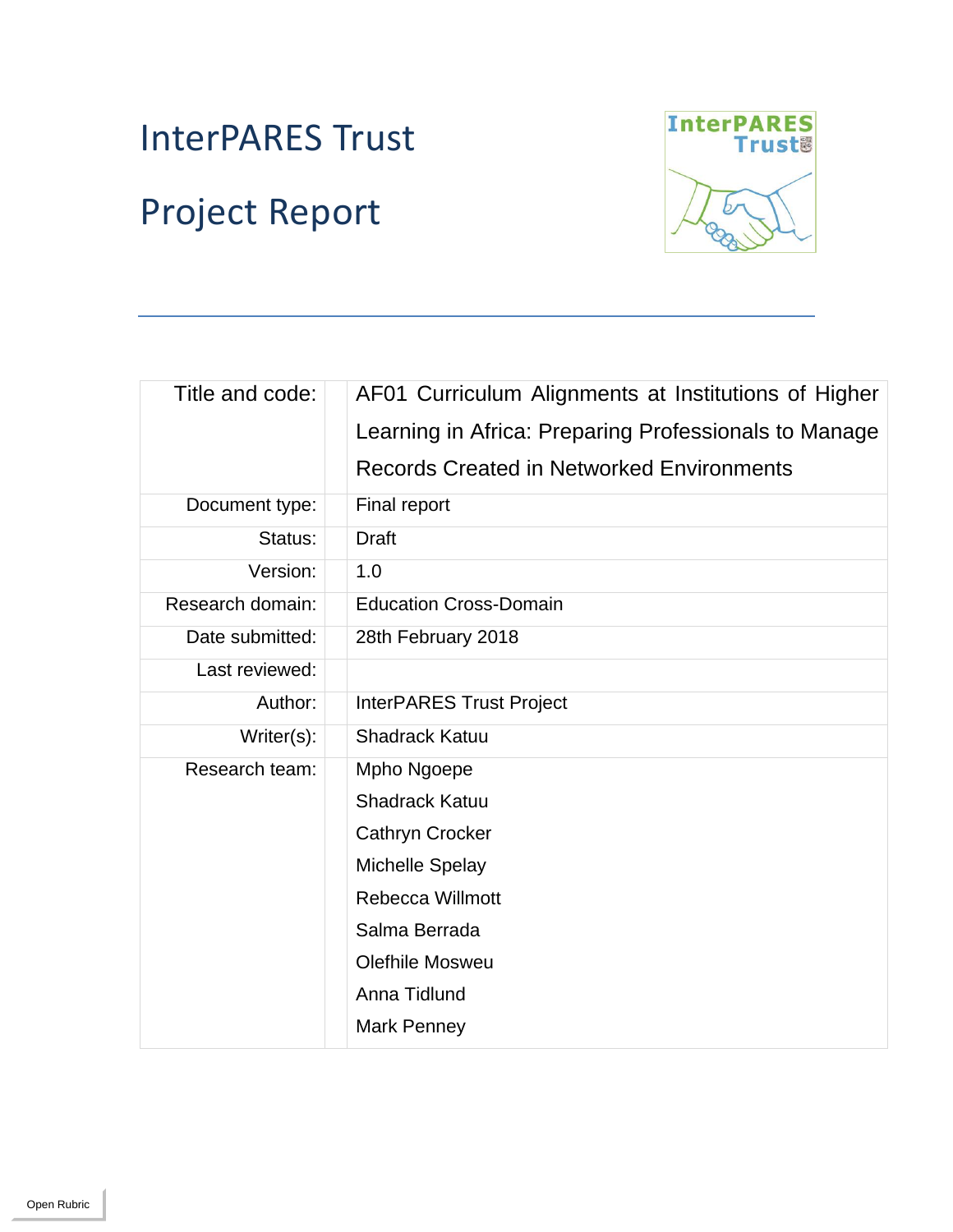# Document Control

| Version history |               |          |               |  |  |
|-----------------|---------------|----------|---------------|--|--|
| Version         | Date          | By       | Version notes |  |  |
| 1.0             | 28th February | Shadrack | Initial draft |  |  |
|                 | 2018          | Katuu    |               |  |  |
|                 |               |          |               |  |  |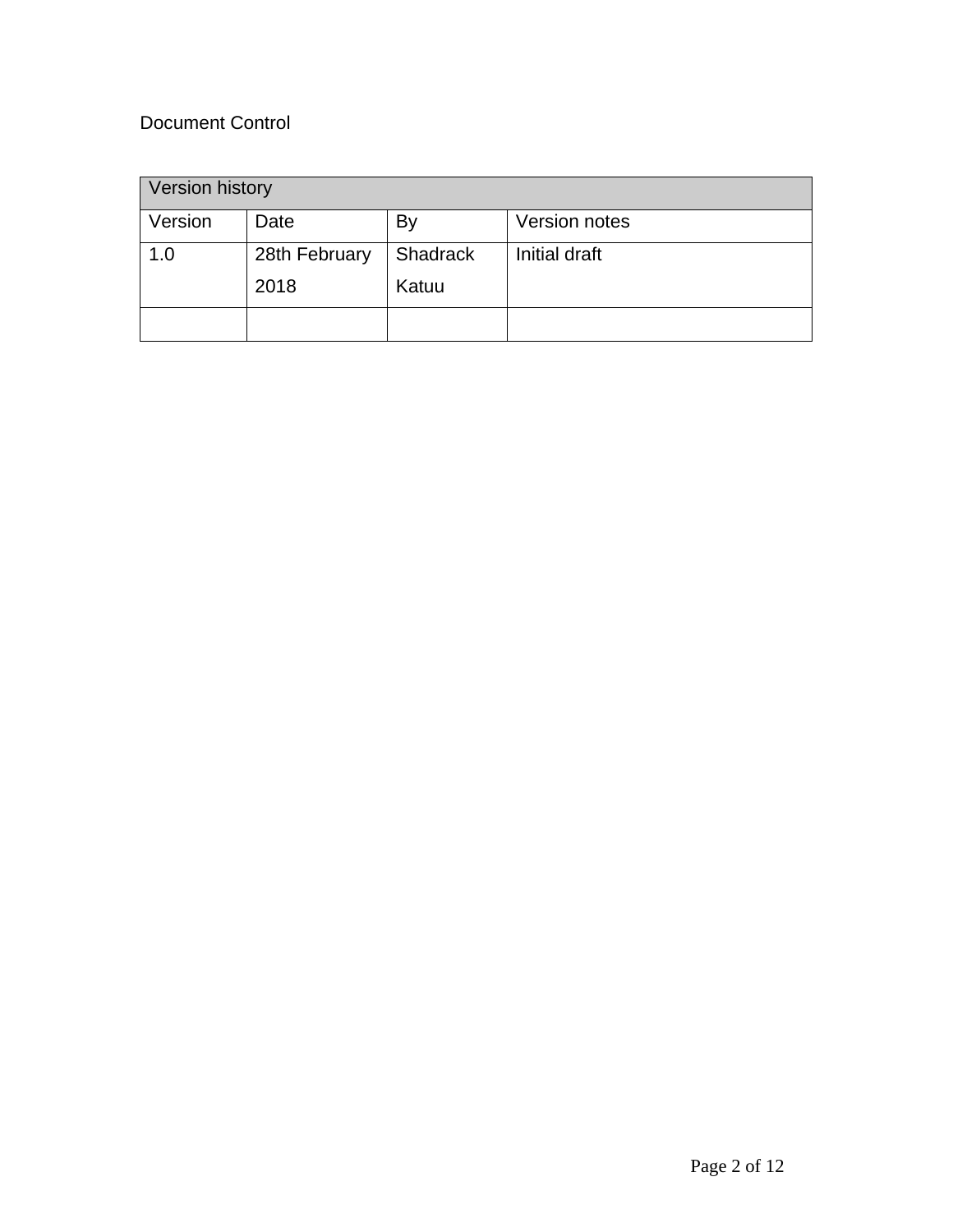# **Table of Contents**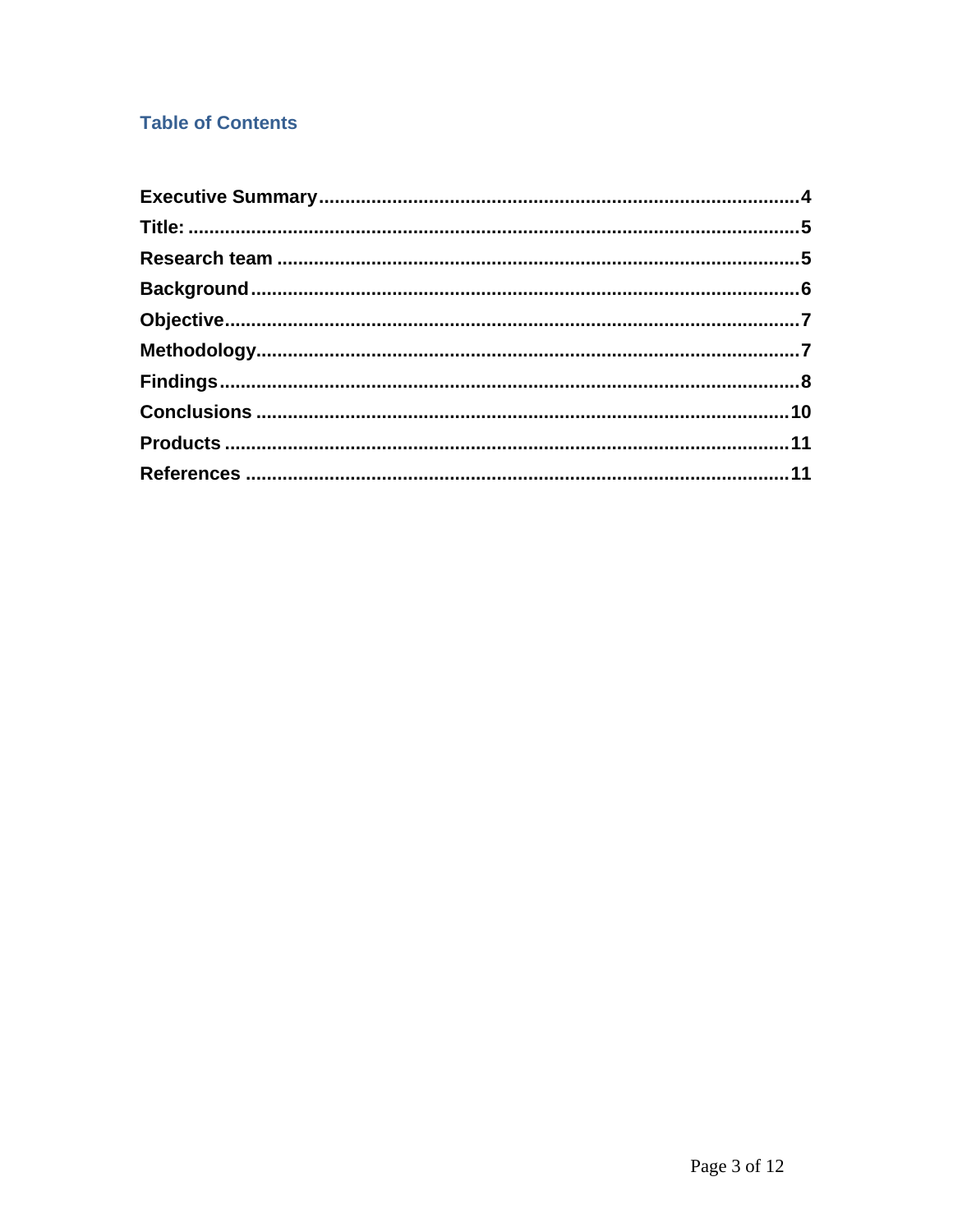## **Executive Summary**

Rationale: The terrain in Africa has changed drastically due to the advent of mobile telephony and the possibilities of joining the digital path for many citizens in different countries. This has an impact on the continuing dialogue within the continent on better governance particularly relating to government accountability to its citizens. The citizenry's expectations of their governments within this environment suggesting that the records professionals graduating from educational institutions require an enhanced set of skills relevant to their career. This study examined the curricula in different educational institutions in Africa and investigate the extent to which they address the changing environment.

Methodology: This study explored the technological changes that have taken place in different African countries and the impact this has on the public sector. The study was conducted in three phases. Phase 1 provided a background to the study and Phase 2 was a survey of institutions from different parts of the continent. Phase 3 was a tracer study of graduates from different universities within the continent to see how they are performing within their work environments.

Final products:

- Phase 1 resulted in an extensive annotated bibliography as well as a literature review that explored regional and national contexts within which education and institutions in Africa operate.
- Phase 2 resulted in an inventory of education and training institutions in 38 of the 54 countries in Africa.
- Phase 3 resulted in a survey report of 100 respondents from 16 different African countries.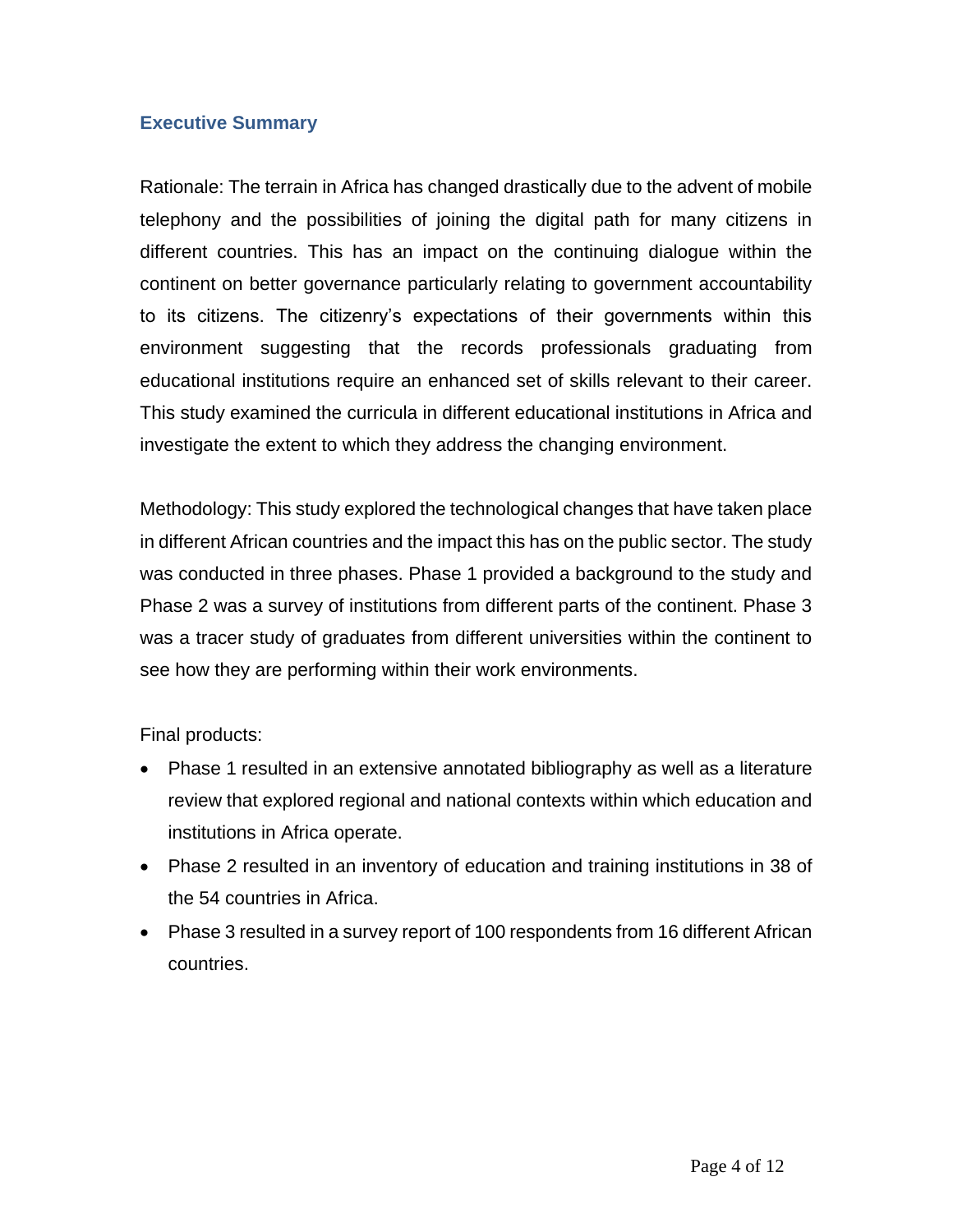# **Title:**

Curriculum Alignments at Institutions of Higher Learning in Africa: Preparing Professionals to Manage Records Created in Networked Environments

## **Research team**

Lead Researcher(s)

- Mpho Ngoepe, University of South Africa
- Shadrack Katuu, University of South Africa

## Project Researchers

• Olefhile Mosweu, University of South Africa (assisted in phase 2) Mar 2016

### Graduate Research Assistants

| $\bullet$ | Anna Tidlund, University of British Columbia (phase 2)                      | May          |  |
|-----------|-----------------------------------------------------------------------------|--------------|--|
|           | December 2017                                                               |              |  |
| $\bullet$ | Cathryn Crocker, University of British Columbia (phase 1) April             | 2015-May     |  |
|           | 2016                                                                        |              |  |
| $\bullet$ | Mark Penney, University of British Columbia (phase 2)                       | May 2017 -   |  |
|           | Aug 2017                                                                    |              |  |
| $\bullet$ | Michelle Spelay, University of British Columbia (phase 1) July-October 2016 |              |  |
| $\bullet$ | Rebecca Willmott, University of British Columbia (phase 1)                  | October 2016 |  |
|           | $-March$ 2017                                                               |              |  |
| $\bullet$ | Salma Berrada, University of British Columbia (phase 2)                     | Mar-April    |  |
|           | 2016                                                                        |              |  |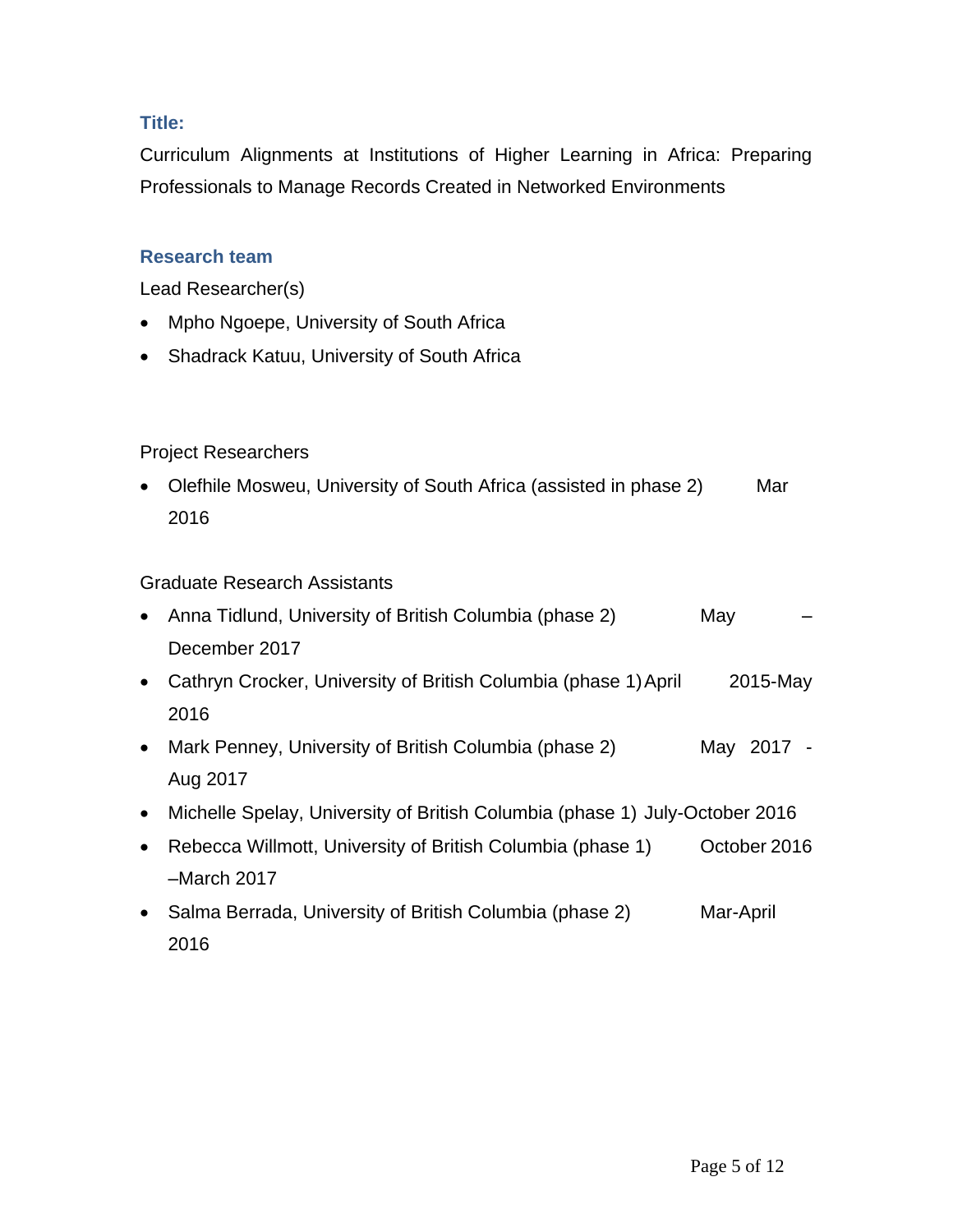#### **Background**

Effective management of records is fundamental to the efficient running of bureaucracies. Recent studies in the management of records within the public sector in Africa reveal various challenges including accountability in the auditing process [\(Ngoepe and Ngulube 2016\)](#page-11-0), the provision of quality health services [\(Katuu 2016\)](#page-10-0) or in the justice system [\(Maseh and Katuu 2017;](#page-11-1) [Ngoepe and](#page-11-2)  [Makhubela 2015\)](#page-11-2). The advent of digital records offers the opportunities of multiple access, instant transmission and efficient retrieval using multiple search criteria but such records have not always been managed effectively. Among the reasons often cited by scholars include the lack of skills and poor infrastructure. Archival institutions in Africa do not have the necessary legal and technical infrastructure to ingest archival records into custody [\(Katuu and Ngoepe 2015b;](#page-10-1) [Ngoepe and](#page-11-3)  [Saurombe 2016\)](#page-11-3). In addition, there are very few universities that offer archives and records management qualifications. For instance, South Africa has 25 universities with 10 offering library and information science programmes and only three offering qualifications in archives and records management [\(Ngoepe, Maluleka et al.](#page-11-4)  [2014\)](#page-11-4). Unfortunately, the curricula of these universities do not comprehensively cover the management of digital records. The situation is similar in Kenya, Namibia, Tanzania, Uganda and Zimbabwe where education, research and training in archives and records management have been given little attention resulting in a shortage of appropriately skilled professionals [\(Chaterera 2016;](#page-10-2) [Katuu and Ngoepe 2015a;](#page-10-3) [Khayundi 2011;](#page-11-5) [Nengomasha 2013;](#page-11-6) Thurston 1996).

There have been efforts to address the challenges of lack of education in the field of archives and records management in the continent. In the mid-1960s the International Council on Archives (ICA) with support from the Society of American Archivists (SAA) and UNESCO conceptualised regional centres that would be attached to universities and offer archival training [\(Evans 1988;](#page-10-4) [Smith 1976\)](#page-11-7). Two such centres were created, one for Anglophone and the other for Francophone countries. However, due to various financial and logistical challenges, these efforts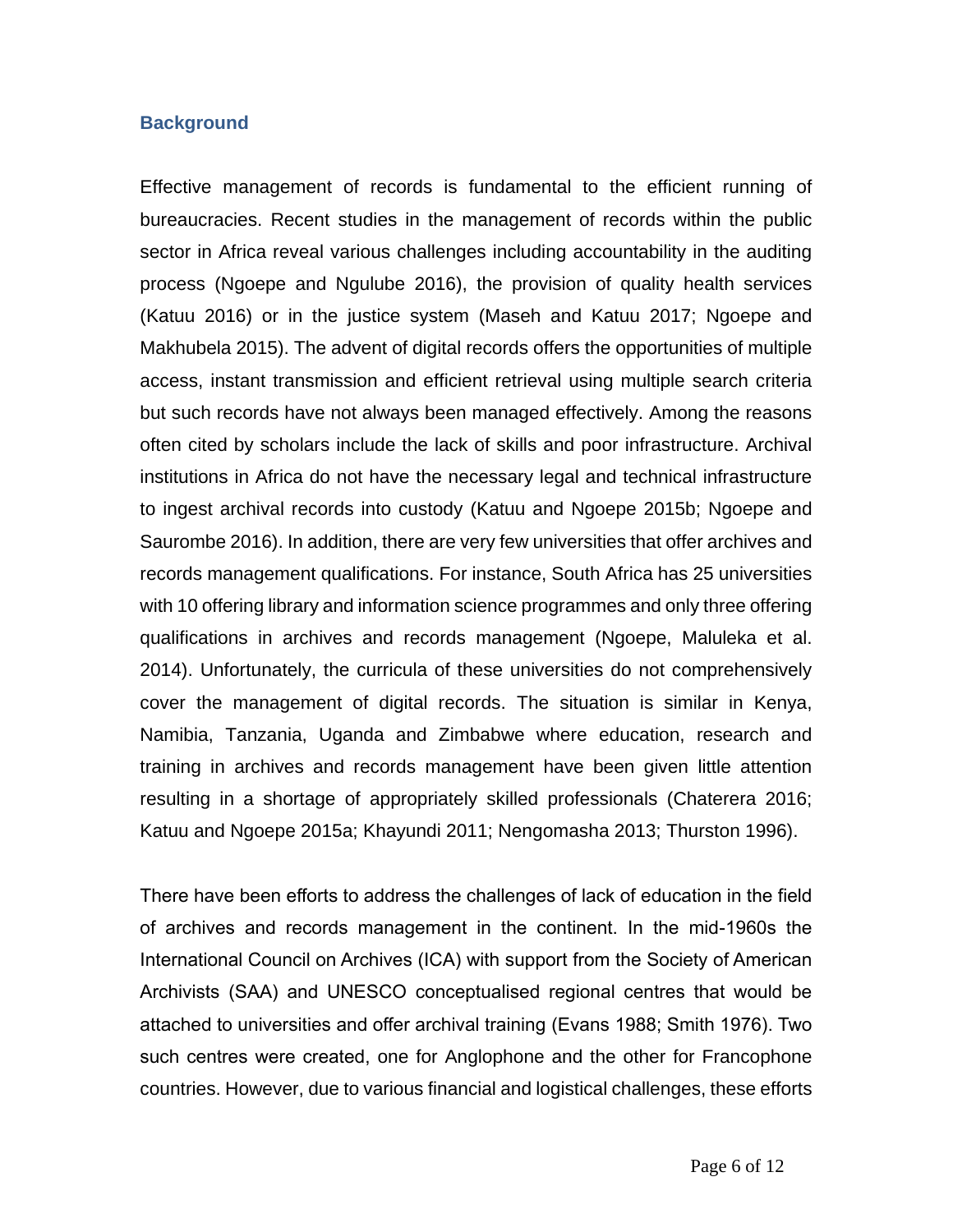did not last more than a decade, and since their demise national education and training programmes emerged.

Survey's conducted on education and training institutions in Africa demonstrate a plethora of institutions in different nations [\(Katuu 2015 p. 20\)](#page-10-5). However, the most recent Africa-wide study was published in 2009 and only covered 17 countries mostly in Anglophone speaking countries on the content.

For this reason, Team Africa conceptualized a study that would systematically analyze the curricula in different educational institutions in Africa and the extent to which they address the changing environment in the digital era.

# **Objective**

The objective of the study was to identify the gaps that exist and suggest ways of filling those gaps, cognizant of the fact that different nations require specific interventions rather than the usual one-size-fit-all approach.

# **Methodology**

This study explored the technological changes that have taken place in different African countries and the impact this has on the public sector. It provided a background to investigating the extent to which educational institutions are preparing records professionals to meet the challenges of the 21<sup>st</sup> century. The study was conducted in three phases.

- Phase 1 provided a background to the study this entailed an extensive annotated bibliography as well as a literature review.
- Phase 2 was a survey of institutions from different parts of the continent.
- Phase 3 was a tracer study of graduates from different universities within the continent to see how they are performing within their work environments.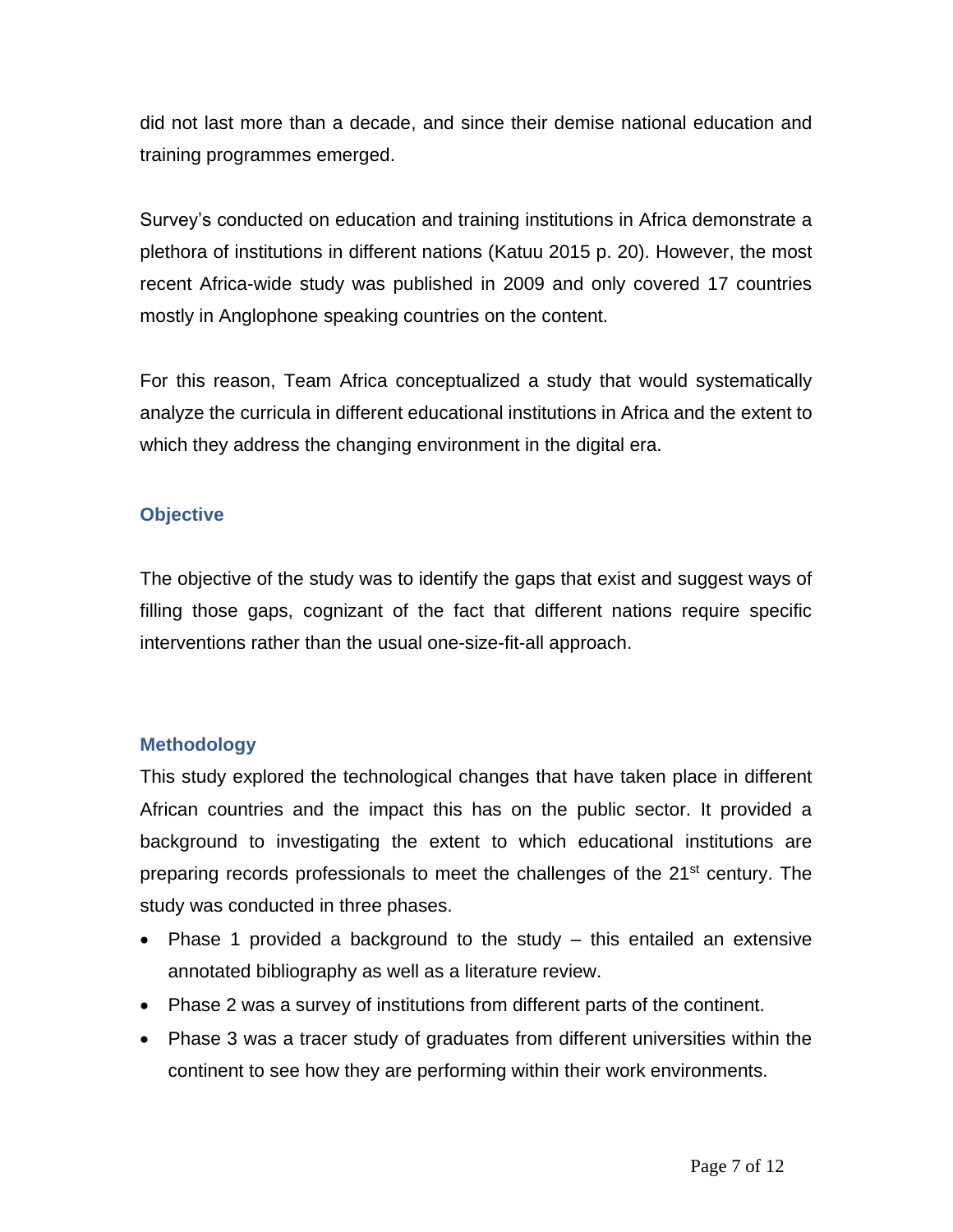## **Findings**

The three-phased study produced varied research products as outlined below.

Phase 1 produced in an extensive annotated bibliography constituting 41 publications authored by more than 30 scholars with almost 40% being from the African continent. Topics covered include: development professional associations specific countries, practical challenges in providing records management consultancy services, tracer studies of graduates from different national institutions as well as training of professionals in different education institutions etc. In addition, there is also a literature review that explored regional and national contexts within which education and institutions in Africa operate. This includes issues such as: where these education programmes should be located within institutions, the balance between theoretical and practical training, harmonised vs specialised programmes, as well as the impact of information technology.

Phase 2 produced in an inventory of education and training institutions in 38 of the 54 countries in Africa. This information constituted institutional names, contact information and, whenever available, information about the programmes. However, the team was unable to get even basic information from at least 16 countries and territories can only speculate different reasons. For instance,

- Several countries are fragile states either currently undergoing or just emerging from a period of political and social upheaval.
- A few territories in or near the African continent have complicated sovereignty either not recognized globally or are dependent territories of countries in other continents.
- Other countries may actually have education and training programmes but details have not been published on websites.
- Yet other countries may have published their programmes but either in Arabic, French or Portuguese, languages which none of the researchers were conversant.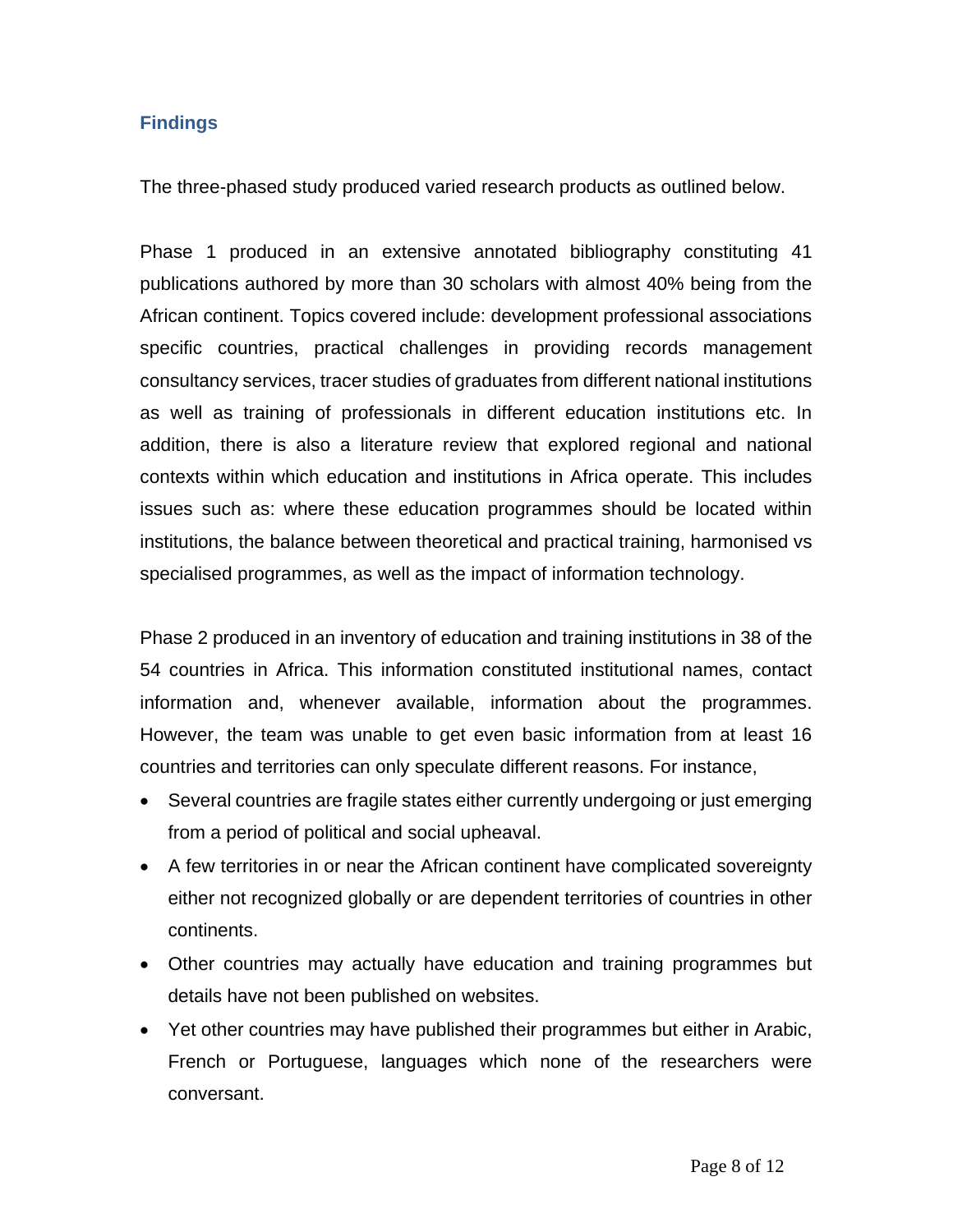Phase 3 constituted a survey conducted in November of 2017 that reached out to more than 800 contacts all over the continent. The survey had three parts: background information, characteristics of education as well as the types of courses and extent covered during the study. A total of 100 individuals responded from 16 different African countries. With regards to the three parts of the survey, the results are as follows

- Background information while the respondents were from 16 different countries, 76% of the respondents came from either Botswana, Kenya, South Africa or Zimbabwe which are the four countries constituting Team Africa. Amongst the respondents the top three professions were records management, academia (college or university lecturers) and archives management, in that order.
- Characteristics of education:
	- o Of the respondents, more than 50% had a masters degree and 17% had a doctoral qualification.
	- $\circ$  For 40% of the respondents the structure of the studies was a fair balance between course work and research and 25% with only course work .
	- $\circ$  69% of the respondents completed their studies within their home countries in Africa
	- $\circ$  In terms of when they graduated, 46% have graduated within three years or less while another 30% had graduated between 4 and 7 years.
- Types of courses and extent covered the survey assessed four main subject areas and revealed varied results:
	- $\circ$  An introduction to information technology about 66% of the respondents had either no coverage or very low coverage of the survey topics for the course. Only 9% had high coverage while the rest had moderate coverage.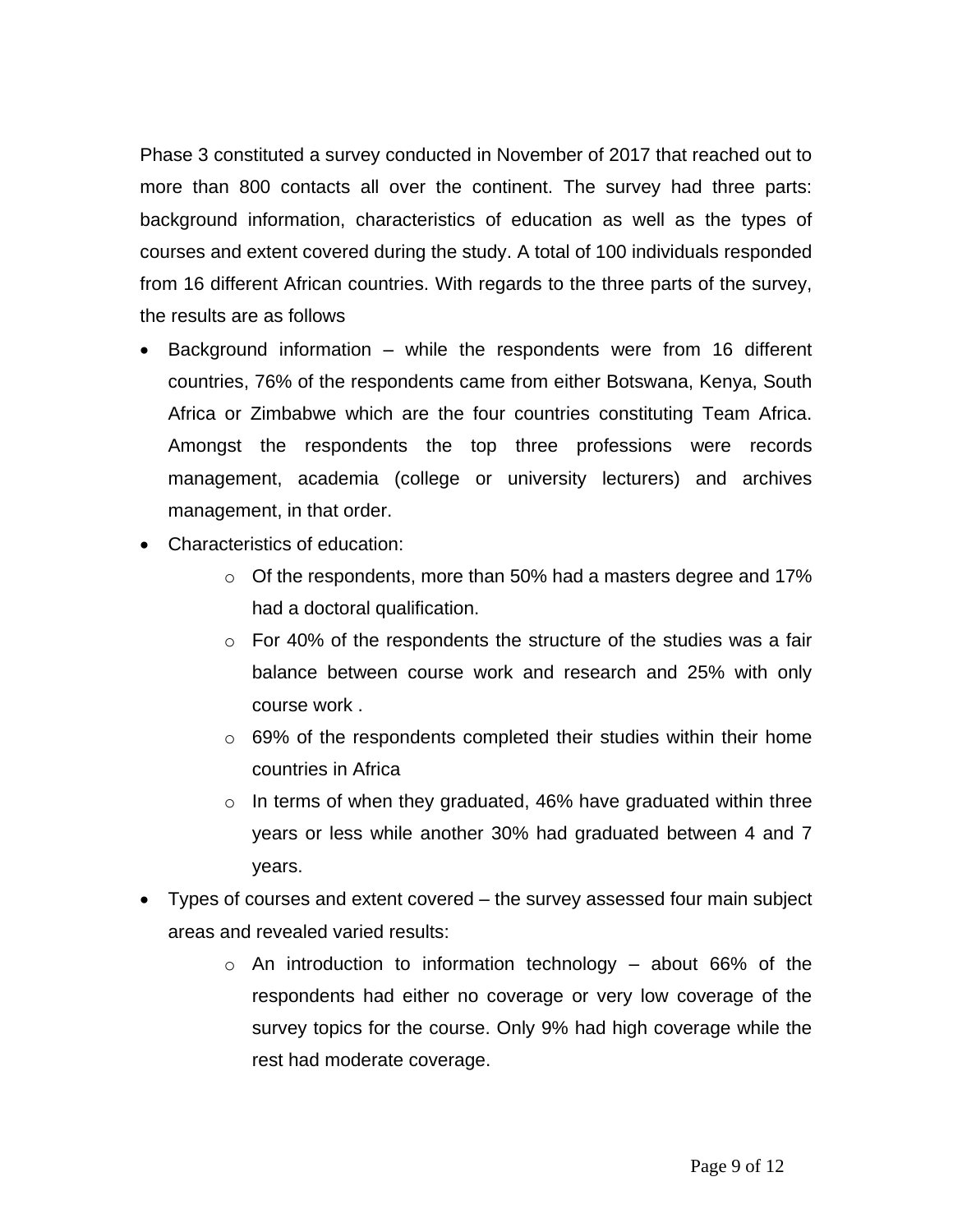- $\circ$  An introduction to legal aspects about 55% of the respondents had either no coverage or very low coverage of the survey topics for the course. Only 16% had high coverage while the rest had moderate coverage.
- o Current records management about 20% of the respondents had either no coverage or very low coverage of the survey topics for the course. In contrast 59% had high coverage and 19% had moderate coverage.
- $\circ$  Introduction to digital preservation about 51% of the respondents had either no coverage or very low coverage of the survey topics for the course. Only 18% had high coverage while the rest had moderate coverage.

# **Conclusions**

For a continent like Africa, this study demonstrated several complexities, including the fact that there are 54 countries, each with its unique set of socio-cultural and political history and development. The human temptation is to try and identify trends and patterns to understand complexities. However, there is a high risk that such trends and patterns are from inadequate source information and pedestrian analysis. The trends and patterns could end up being so general that they result in "a single story". As novelist, Chimamnda Adichie [\(2009\)](#page-10-6) would attest, we risk critical misunderstanding when we forget that everyone's lives and identities are composed of many overlapping stories. "The single story creates stereotypes, and the problem with stereotypes is not that they are untrue, but that they are incomplete" [\(Adichie 2009 p. 5\)](#page-10-6). This research effort is to bring out the complex and overlapping stories that constitute education and training of professionals in Africa. Ultimately this has an impact on the growth and the development of the archives and records management profession within the continent [\(Ngoepe and](#page-11-8)  [Jiyane 2015\)](#page-11-8).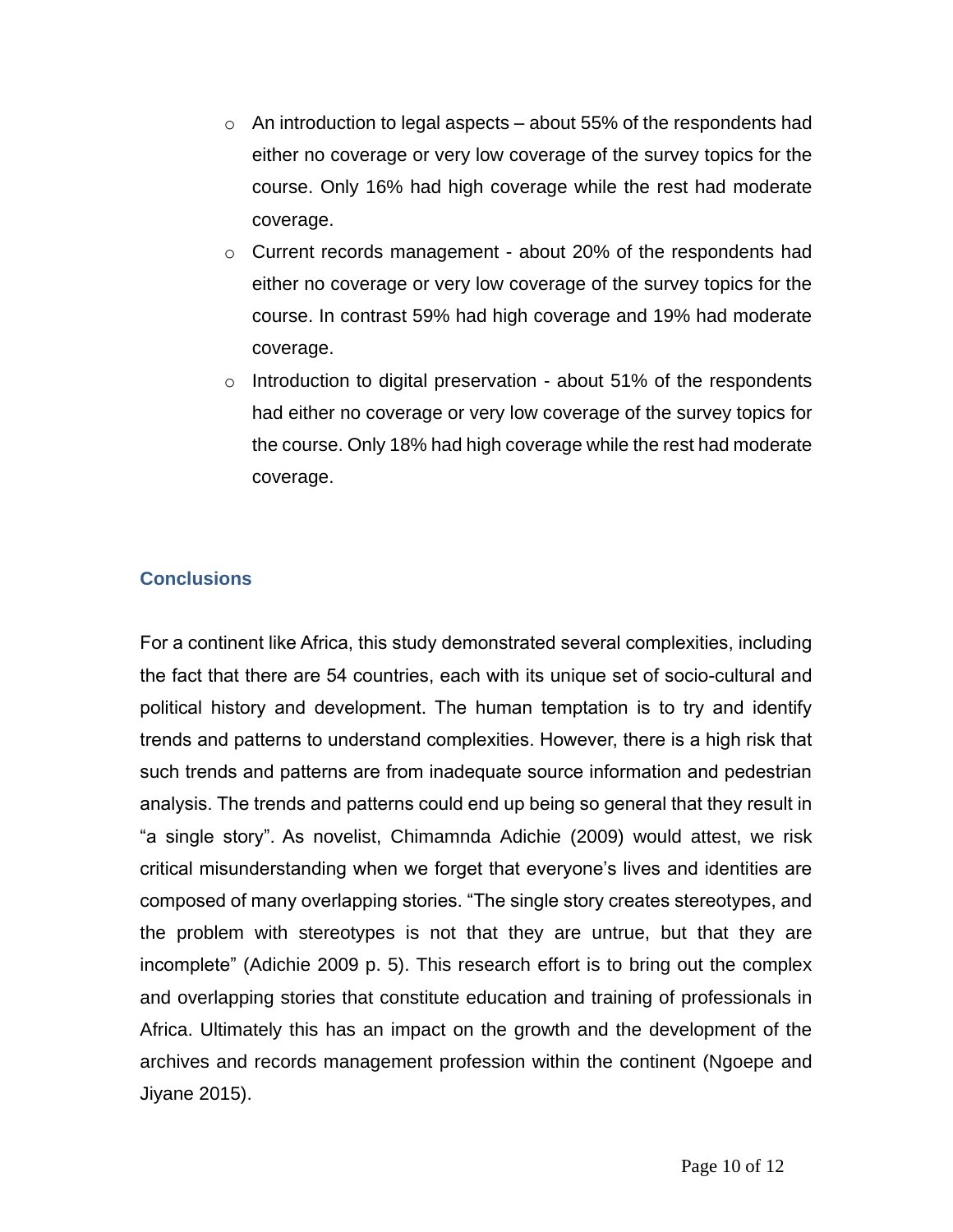## **Products**

- Annotated Bibliography (version 3 dated January 2017)
- Literature Review (version 2 dated September 2017)

## **References**

<span id="page-10-6"></span>Adichie, C. (2009). "The danger of a single story." TED talks. Retrieved 28th February, the contract of the 2018, the contract of the from the from the from the from the from the from the  $2018$ , the from the state of the state of the state of the state of the state of the state of the state of the [https://www.ted.com/talks/chimamanda\\_adichie\\_the\\_danger\\_of\\_a\\_single\\_story.](https://www.ted.com/talks/chimamanda_adichie_the_danger_of_a_single_story)

<span id="page-10-2"></span>Chaterera, F. (2016). "Managing public records in Zimbabwe: the road to good governance, accountability, transparency and effective service delivery." Journal of the South African Society of Archivists 49: 116-136.

<span id="page-10-4"></span>Evans, F. B. (1988). "The Organization and Status of Archival Training: An Historical Perspective." Archivum 34: 75-91.

<span id="page-10-5"></span>Katuu, S. (2015). "The Development of Archives and Records Management Education and Training in Africa – Challenges and Opportunities." Archives and Manuscripts: The Journal of the Australian Society of Archivists 43(2): 96-119.

<span id="page-10-0"></span>Katuu, S. (2016). "Transforming South Africa's health sector - the eHealth Strategy, the implementation of electronic document and records management systems (EDRMS) and the utility of maturity models." Journal of Science and Technology Policy Management 7(3): 330 - 345.

<span id="page-10-3"></span>Katuu, S. and M. Ngoepe (2015a). Managing Digital Heritage - An Analysis of the Education and Training Curriculum for Africa's Archives and Records Professionals. Digital Heritage International Congress 2015. Granada, Spain, Digital Heritage International Congress.

<span id="page-10-1"></span>Katuu, S. and M. Ngoepe (2015b). Managing Digital Records in a South African Public Sector Institution. INFuture2015: e-Institutions – Openness, Accessibility, and Preservation. Zaghreb, Croatia, Department of Information and Communication Sciences, Faculty of Humanities and Social Sciences.